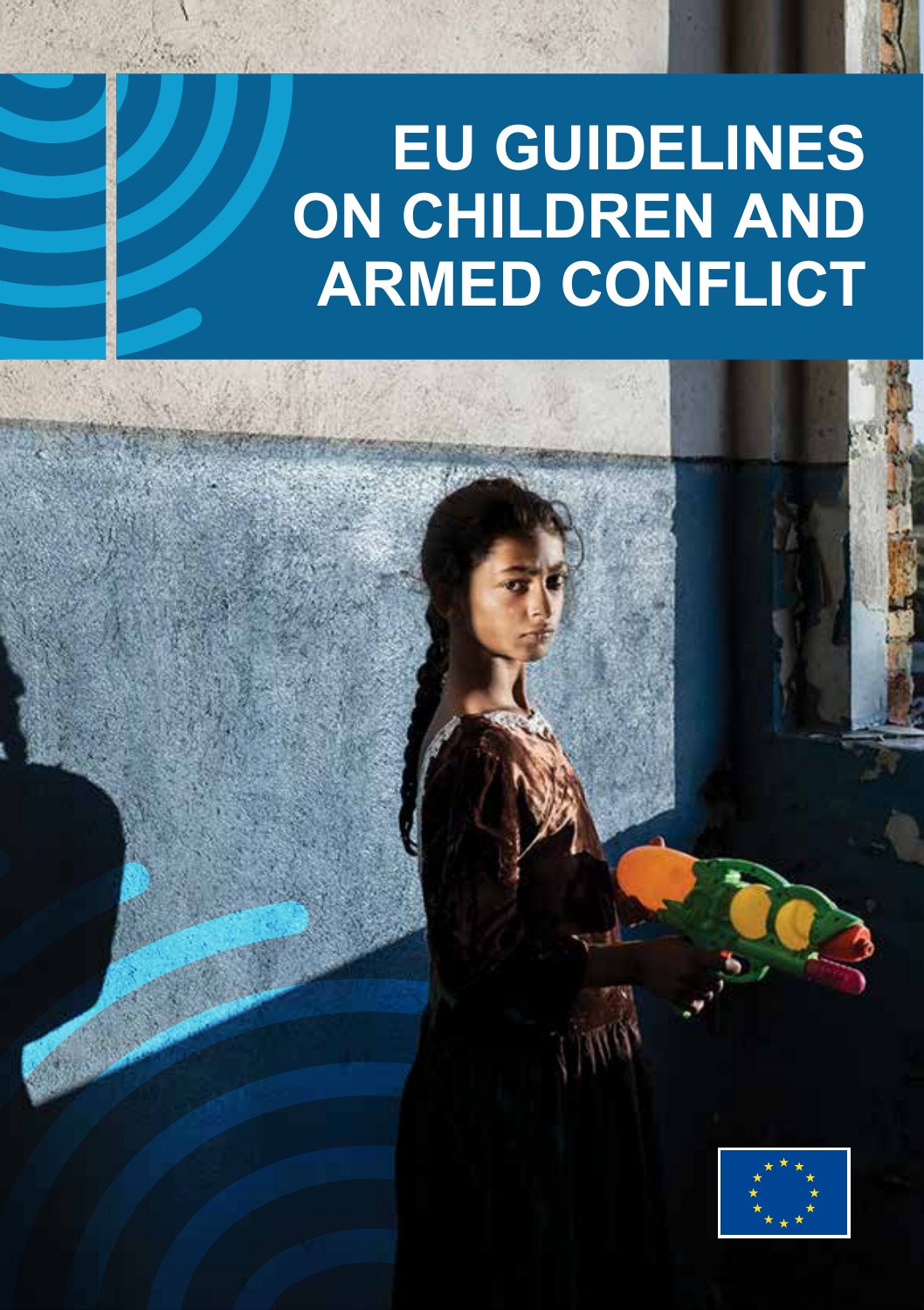#### PAGES

- **1 · CHILDREN AND ARMED CONFLICT 3**
- **2 · PURPOSE 3**
- **3 · PRINCIPLES 4**

#### **4 · GUIDELINES 4**

- A · MONITORING AND REPORTING 5
- B · ASSESSMENT AND RECOMMENDATIONS FOR ACTION 5
- C · EU TOOLS FOR ACTION IN RELATIONS WITH THIRD COUNTRIES 5
- **5 · IMPLEMENTION AND FOLLOW-UP 7**
- **ANNEX I 8**
- **ANNEX II 10**

Shakira - Global Campus Visual Contest 2017 "Memory and Reconciliation"

© Maja Nydal Eriksen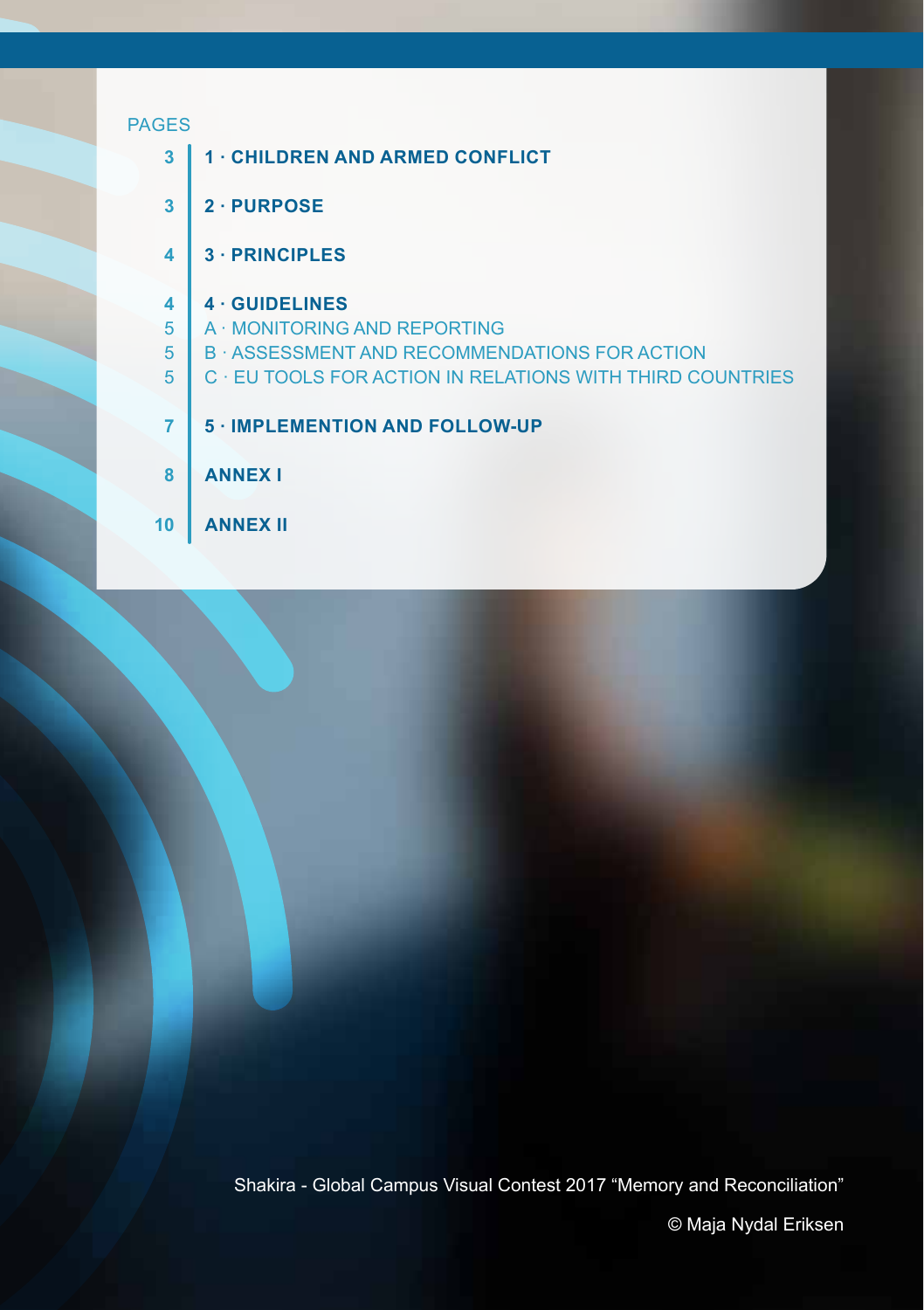## **1 - CHILDREN AND ARMED CONFLICT**

In the past decade alone, armed conflicts are estimated to have claimed the lives of over two million children and physically maimed six million more. Conflict deprives children of parents, care-givers, basic social services, health care and education. There are some twenty million displaced and refugee children, as well as one million orphans, while others are held hostage abducted or trafficked. Systems of birth registration and juvenile justice systems collapse. At any given time, there are estimated to be at least 300,000 child soldiers participating in conflicts.

Children have special short and long term post-conflict needs, such as for tracing of family members, redress and social reintegration, psycho-social rehabilitation programmes, participation in disarmament, demobilisation and reintegration programmes as well as within transitional justice frameworks. In this regard, the EU welcomes the creation of a follow-up forum to the Paris Commitments, which focuses on coordinating and facilitating international support for such programmes.

In many situations, there remains a climate of impunity for those committing crimes against children, as proscribed by international humanitarian law and the Rome Statute of the International Criminal Court. The EU underlines the fundamental role of international criminal jurisdictions in fighting impunity and addressing the relevant violations of international law concerning the illegal use and recruitment of child soldiers.

The Convention on the Rights of the Child (CRC) is almost universally ratified, but by no means universally applied. Particularly in situations of armed conflict, children suffer disproportionately, in a variety of ways, and with long lasting effects. The impact of armed conflict on future generations may sow the seeds for conflicts to continue or to re-emerge. The Optional Protocol to the CRC on the involvement of children in armed conflict is aimed at countering this situation.

The EU welcomes that important international mechanisms have been established dealing with children and armed conflict, in particular, the Special Representative of the UN Secretary General for Children and Armed Conflict, and the Security Council Working Group on Children and Armed Conflict. Consequently, the EU and its member States shall take into consideration and, where appropriate, coordinate their action with these mechanisms, in a view to maximise impact of their respective interventions.

## **2 - PURPOSE**

Promotion and protection of the rights of the child is a priority of the EU's human rights policy. The European Union (EU) considers it of critical importance to address the issue of children and armed conflict not only because children are suffering in the present and will shape the future but because they have inherent and inalienable rights, as set out in the CRC, its Optional Protocols and other international and regional human rights instruments. The EU aims to raise the awareness of this issue by giving more prominence to EU actions in this field, both within the EU and in its relations with third parties.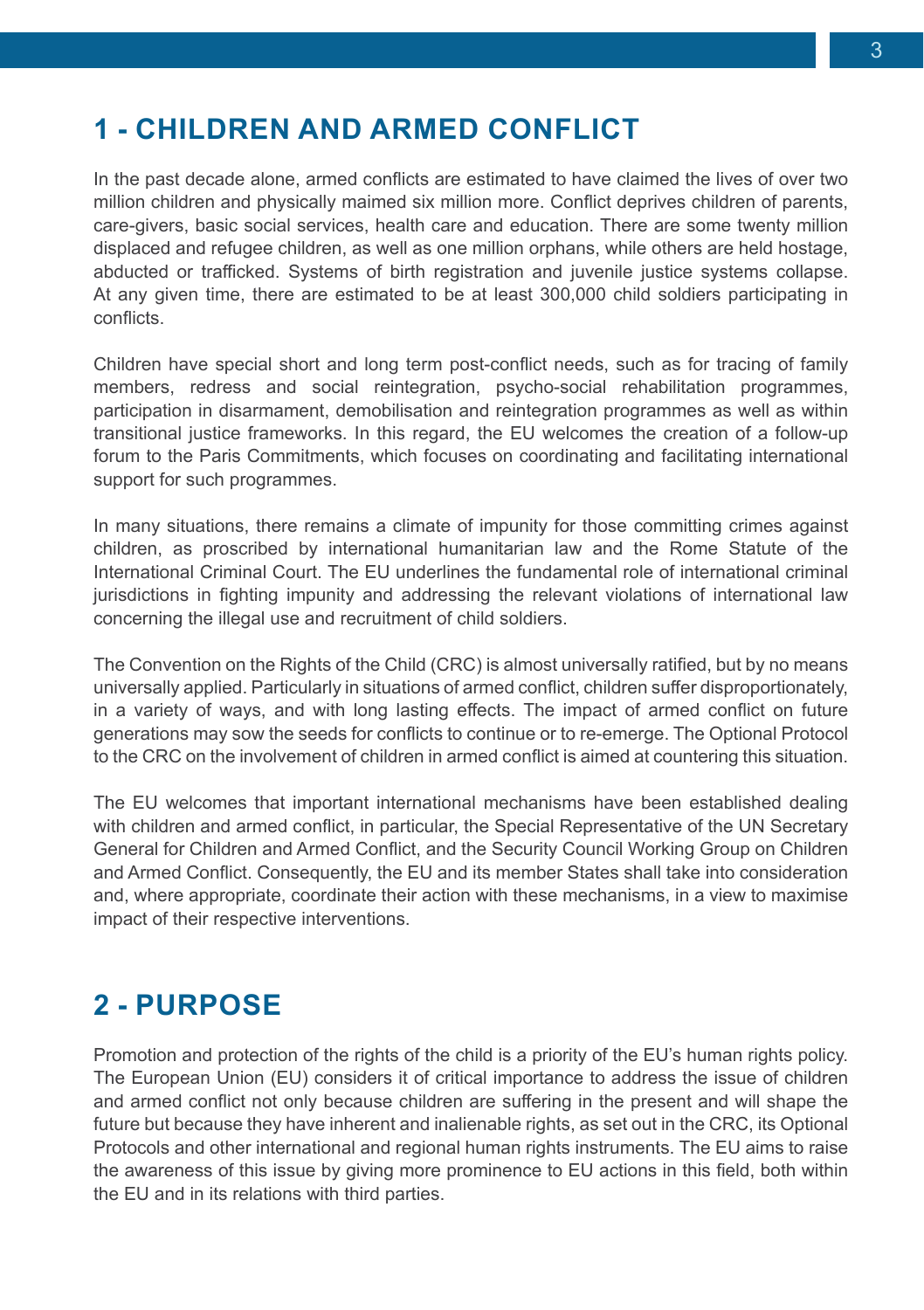The EU undertakes to address the short, medium and long term impact of armed conflict on children in an effective and comprehensive manner, making use of the variety of tools at its disposal, and building on past and ongoing activities (overview of EU actions in Annex I). The EU's objective is to influence third countries and non state actors to implement international and regional human rights norms, standards and instruments, as well as international humanitarian law (as listed in Annex II) and to take effective measures to protect children from the effects of armed conflict, to end the use of children in armed forces and armed groups, and to end impunity for crimes against children. The EU recognises the importance of ensuring coordination and continuity between the various policies and actions targeting the situation of children affected by armed conflict in the various policy areas, including CFSP/ESDP, external assistance and humanitarian aid.

## **3 - PRINCIPLES**

The EU is founded on the principles of liberty, democracy, respect for human rights and fundamental freedoms, and the rule of law. These principles are common to the Member States. Respect for human rights features among the key objectives of the EU's Common Foreign and Security Policy (CFSP), which includes the European Security and Defense Policy (ESDP). Respect for human rights is also part of the Community's policies regarding trade and development co-operation and humanitarian assistance.

The promotion and protection of the rights of all children is a priority concern of the EU and its Member States. In its work to ensure the protection of children affected by armed conflict, the EU is guided by relevant international and regional norms and standards on human rights and humanitarian law including, inter alia, those contained in Annex II.

The EU supports the work of the relevant actors, in particular the UN Secretary General, the Special Representative of the Secretary General for Children and Armed Conflict, the Working Group of the Security Council on Children and Armed Conflict, UNICEF, UNIFEM, OHCHR, UNHCR, UNDP, ILO, the Committee on the Rights of the Child, the Human Rights Committee, the Human Rights Council, the Third Committee, the Council of Europe, OSCE/ODIHR as well as UN Special Mechanisms and other relevant actors such as the ICRC, the Human Security Network and civil society organisations. The EU also supports the work of child protection networks and Task Forces monitoring UN Resolution 1612 on the ground. The EU will pro-actively contribute and work with these actors to ensure that the existing international safeguards to the rights of the child are strengthened and effectively implemented.

## **4 - GUIDELINES**

Regular monitoring, reporting and assessments form the basis for the identification of situations where EU action is called for. Where EU-led crisis management operations are concerned, decision making will proceed on a case-by-case basis, bearing in mind the potential mandate for the specific action and the means and capabilities at the disposal of the EU.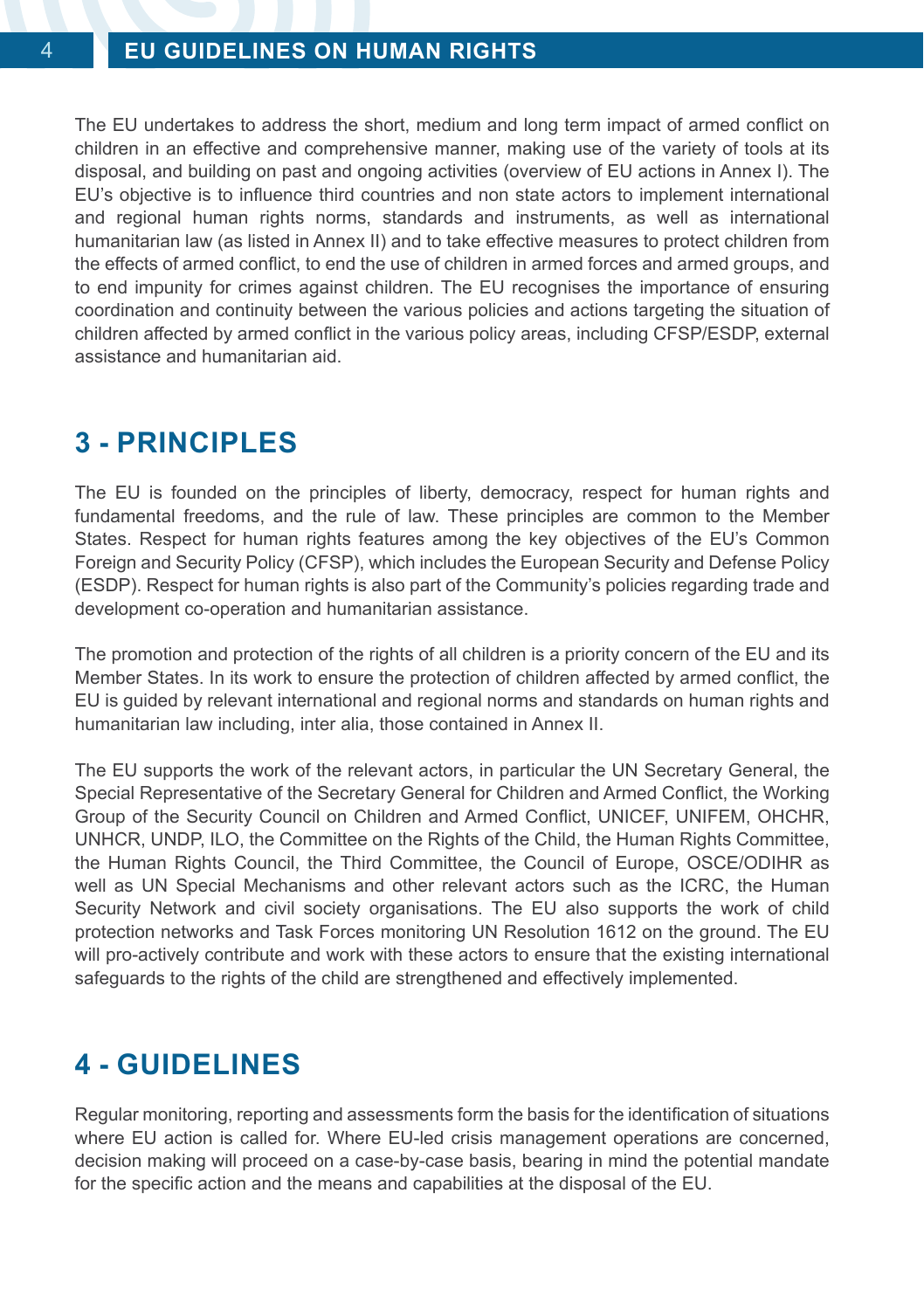#### **A - MONITORING AND REPORTING**

In their periodic reports and where relevant, and in full knowledge, and in coordination with, the reporting and monitoring system of the UN established through UNSC resolutions 1539 (2004) and 1612 (2005), the EU Heads of Mission, Heads of Mission of civilian operations, EU Military Commanders (through the chain of command) as well as the EU Special Representatives will include an analysis of the effects of conflict or looming conflict on children. These reports should address in particular violations and abuses against children, recruitment and deployment of children by armies and armed groups, killing and maiming of children, attacks against schools and hospitals, blockage of humanitarian access, sexual and gender-based violence against children, abduction of children and the measures takento combat them by the parties in case. While these six violations provide a primary focus, they do not exclude monitoring and reporting of, and response to, other violations committed against children as relevant in each country situation. They will include in their normal reporting periodic evaluation of the effect and impact of EU actions on children in conflict situations where appropriate. Where relevant, Heads of Mission may prepare ad hoc reports on country situations, including an update on the implementation of relevant country strategies which may cover also these issues. Lessons learned from EU crisis management operations may form another important source of information for the competent working parties provided they are not classified.

The Commission will draw the attention of the Council and Member States to relevant reporting in this area and provide further information, where appropriate and necessary, on Communityfunded projects aimed at children and armed conflict and post-conflict rehabilitation. Member States will feed into this overview by providing information on bilateral projects in this area.

#### **B - ASSESSMENT AND RECOMMENDATIONS FOR ACTION**

The Council Working Group on Human Rights (COHOM) in close co-ordination with other relevant working parties will on the basis of the above mentioned reports and other relevant information, such as reports and recommendations from the UNSG (including the list of parties to armed conflict that recruit or use children as annexed to the annual report to the UN Security Council on children and armed conflict), the Special Representative of the Secretary General for Children and Armed Conflict, the UN Security Council working group on Children and armed conflict, UNICEF, UN Special Mechanisms and human rights Treaty Bodies as well as nongovernmental organisations, at regular intervals identify situations where EU actions are called upon, in particular where alarming situations arise which call for immediate attention, and make recommendations for such action to the appropriate level (PSC/Coreper/Council).

#### **C - EU TOOLS FOR ACTION IN RELATIONS WITH THIRD COUNTRIES**

The EU has a variety of tools for action at its disposal. The EU will build on existing initiatives in order to consolidate, strengthen and advance EU actions for children affected by armed conflict (as in Annex I). In addition, the tools at the EU's disposal include, inter alia, the following:

**POLITICAL DIALOGUE:** The human rights component of the political dialogue at all levels between the EU and third countries and regional organisations shall, where relevant, include all aspects of the rights and well being of the child during pre-conflict, conflict and post-conflict situations.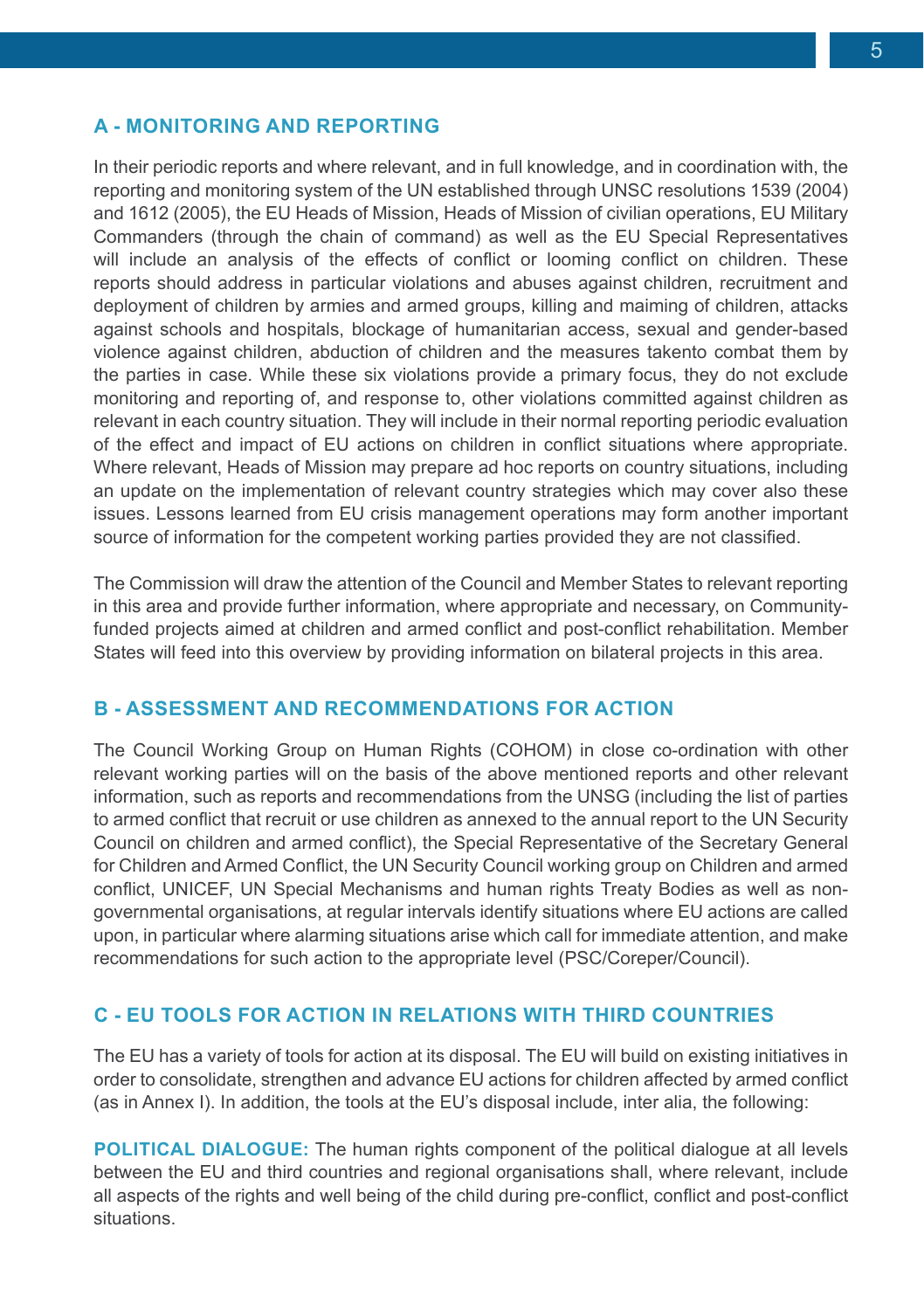**DÉMARCHES:** EU will make démarches and issue public statements urging relevant third countries to take effective measures to ensure protection of children from the effects of armed conflict, to end the use of children in armed forces and armed groups, and to end impunity. The EU Special Representatives and Heads of Mission will be tasked to continue to address the matter with non state actors where relevant. Where appropriate, the EU will also react to positive developments that have taken place.

**MULTILATERAL CO-OPERATION:** the Community is engaged in funding projects relating to children and armed conflict in several fields, in particular for Disarmament, Demobilisation, Reintegration and Rehabilitation (DDRR) and through humanitarian assistance. The Commission will identify possibilities for extending such support, for example in the context of its Country Strategy Papers and its Mid Term Reviews, paying specific attention to the situations in priority countries. The Commission will also specifically consider the link between relief, rehabilitation and development. In this continuum, the Commission has recognised the importance of support to education in emergencies, which has to be integrated into comprehensive longer-term policies. Member States will equally seek to reflect priorities set out in these guidelines in their bilateral co-operation projects.

**CRISIS MANAGEMENT OPERATIONS:** during the planning process, the question of protection of children should be adequately addressed. In countries where the EU is engaged with crisis management operations, and bearing in mind the mandate of the operation and the means and capabilities at the disposal of the EU, the operational planning should take into account, as appropriate, the specific needs of children, bearing in mind the particular vulnerability of the girl child. In pursuit of the relevant UNSC resolutions, the EU will give special attention to the protection, welfare and rights of children in armed conflict when taking action aimed at maintaining peace and security.

Making use of the various tools at its disposal, the EU will seek to ensure that specific needs of children will be taken into account in early-warning and preventive approaches as well as actual conflict situations, peace negotiations, peace agreements, ensuring that crimes committed against children be excluded from all amnesties, post-conflict phases of reconstruction, rehabilitation, reintegration and long-term development. The EU will seek to ensure that the local community, including children, is involved in the peace process. In this context, the EU will take advantage of and build on experience gained within the UN system and regional organisations. Girls and those children, who are refugees, displaced, separated, abducted, affected by HIV/AIDS, disabled, subject to sexual exploitation or in detention are particularly vulnerable.

**TRAINING:** the co-ordinated EU Training Concept in the field of crisis management should take account of the implications of these guidelines. In light of this, the EU recommends training in child protection.

**OTHER MEASURES:** the EU might consider making use of other tools at its disposal where appropriate, such as the imposition of targeted measures. When EU agreements with third countries are approaching renewal the EU will consider carefully the country's record on respect for children's rights, with particular reference to children affected by armed conflict.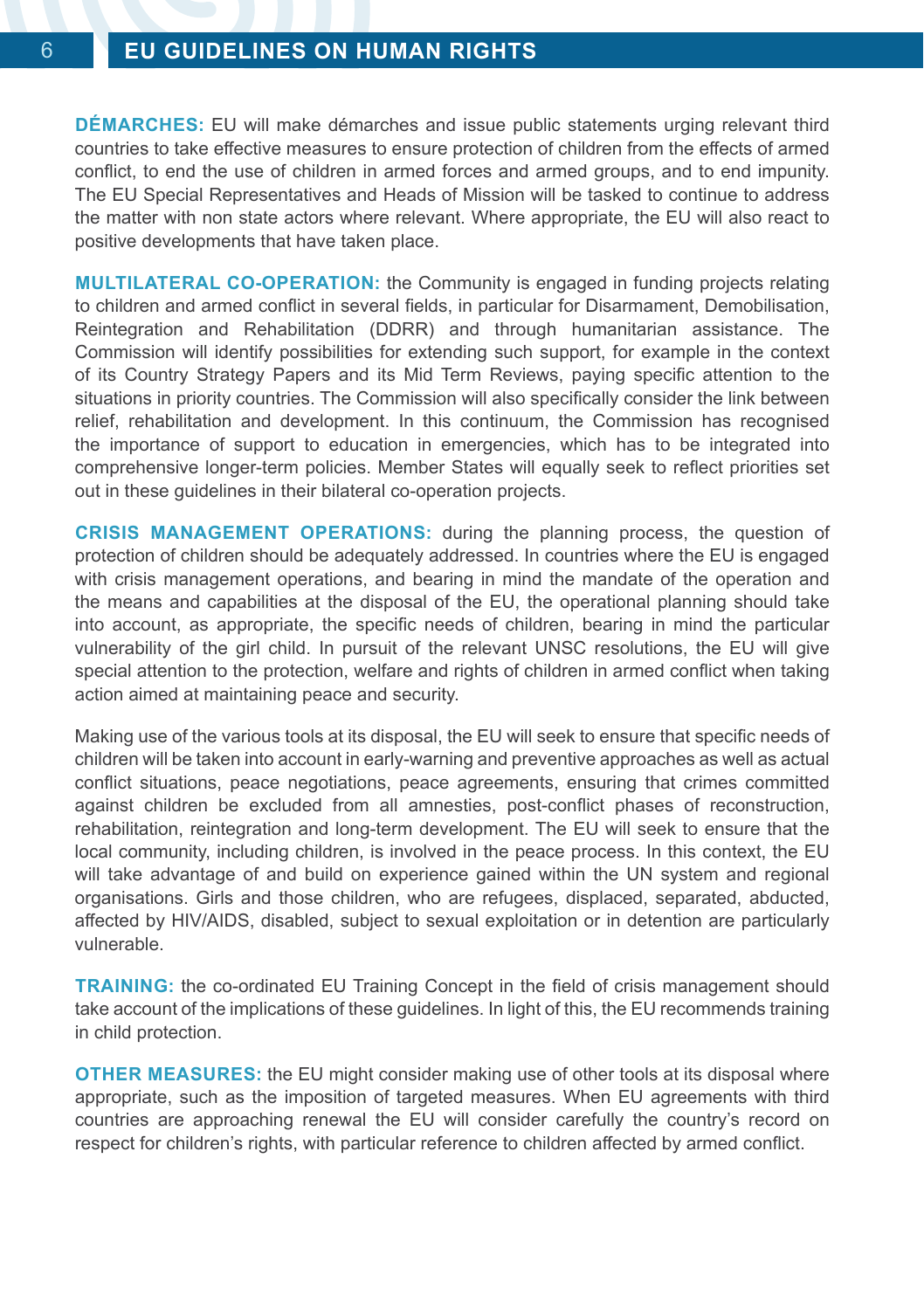## **5 - IMPLEMENTION AND FOLLOW-UP**

#### **COHOM is furthermore requested to:**

- **A.** oversee the implementation of EU action taken in accordance with these guidelines and to that end develop modalities to render paragraph 12 operational, as well as to oversee the implementation of relevant country strategies. In this context, reference is made to the 25 June 2001 General Affairs Council's conclusions, which recalled that the Community actions should be consistent with the EU's action as a whole;
- **B.** review and update on a regular basis the EU list of priority countries;
- **C.** promote and oversee mainstreaming of the issue of children and armed conflict throughout all relevant EU policies and actions, as well as to co-operate with other EU bodies in the area of security and development to comprehensively protect the rights of children;
- **D.** undertake ongoing review of the implementation of these guidelines, in close co-ordination with the relevant working groups, Special Representatives, Heads of Mission, Heads of Mission of civilian operations and EU Military Commanders (through the chain of command);
- **E.** continue to examine, as appropriate, further ways of co-operation with the UN and other international and regional intergovernmental organisations, NGOs as well as corporate actors in this area;
- **F.** report to PSC on an annual basis on progress made towards fulfilling the objectives set out in these guidelines;
- **G.** submit an evaluation of these guidelines to the Council with recommendations for improvements or updates as and when appropriate;
- **H.** On that basis, consider establishing a focal point (for instance a special group of experts or Special Representative) to ensure the future implementation of these guidelines.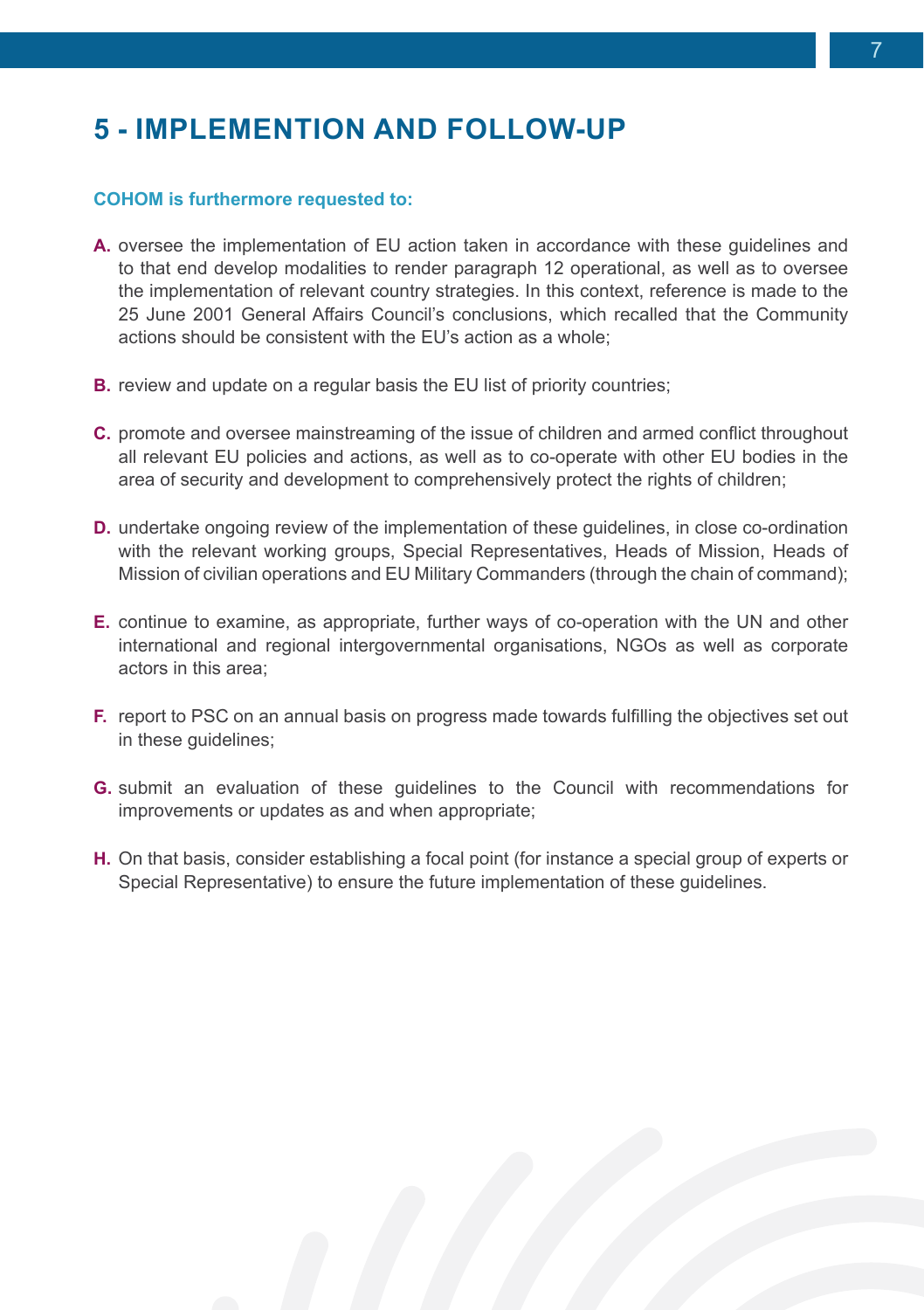## **ANNEX I**

Non-exhaustive list of international norms, standards and principles the EU may invoke in contacts with Third Countries concerning children affected by armed conflict

#### **1 - UN HUMAN RIGHTS INSTRUMENTS**

#### **I. Treaties and protocols**

- Convention on the Rights of the Child, 1989;
- Optional Protocol II to the Convention on the Rights of the Child on the involvement of children in armed conflict, 2002;
- Optional Protocol I to the Convention on the Rights of the Child on the sale of children, child prostitution and child pornography, 2002;
- ILO Convention 182 concerning the Prohibition and Immediate Action for the Elimination of the Worst Forms of Child Labour, 1999;

#### **J. Security Council Resolutions**

- Security Council Resolution 1539 (2004, Children and armed conflict);
- Security Council Resolution 1612 (2005, Children and armed conflict).

#### **K. Resolutions by the General Assembly related to Children and Armed Conflict**

• Resolutions on the rights of the child introduced by the EU, jointly with GRULAC, in the Human Rights Council and Third Committee of UN General Assembly on a yearly basis. These resolutions contain paragraphs on children and armed conflict.

#### **2 - INTERNATIONAL HUMANITARIAN LAW, REFUGEES AND IDPS**

- Geneva Convention relative to the Treatment of Prisoners of War, 1949;
- Geneva Convention relative to the Protection of Civilian Persons in Time of War, 1949;
- Protocol Additional to the Geneva Conventions of 12 August 1949, and Relating to the Protection of Victims of International Armed Conflicts (Protocol I), 1978;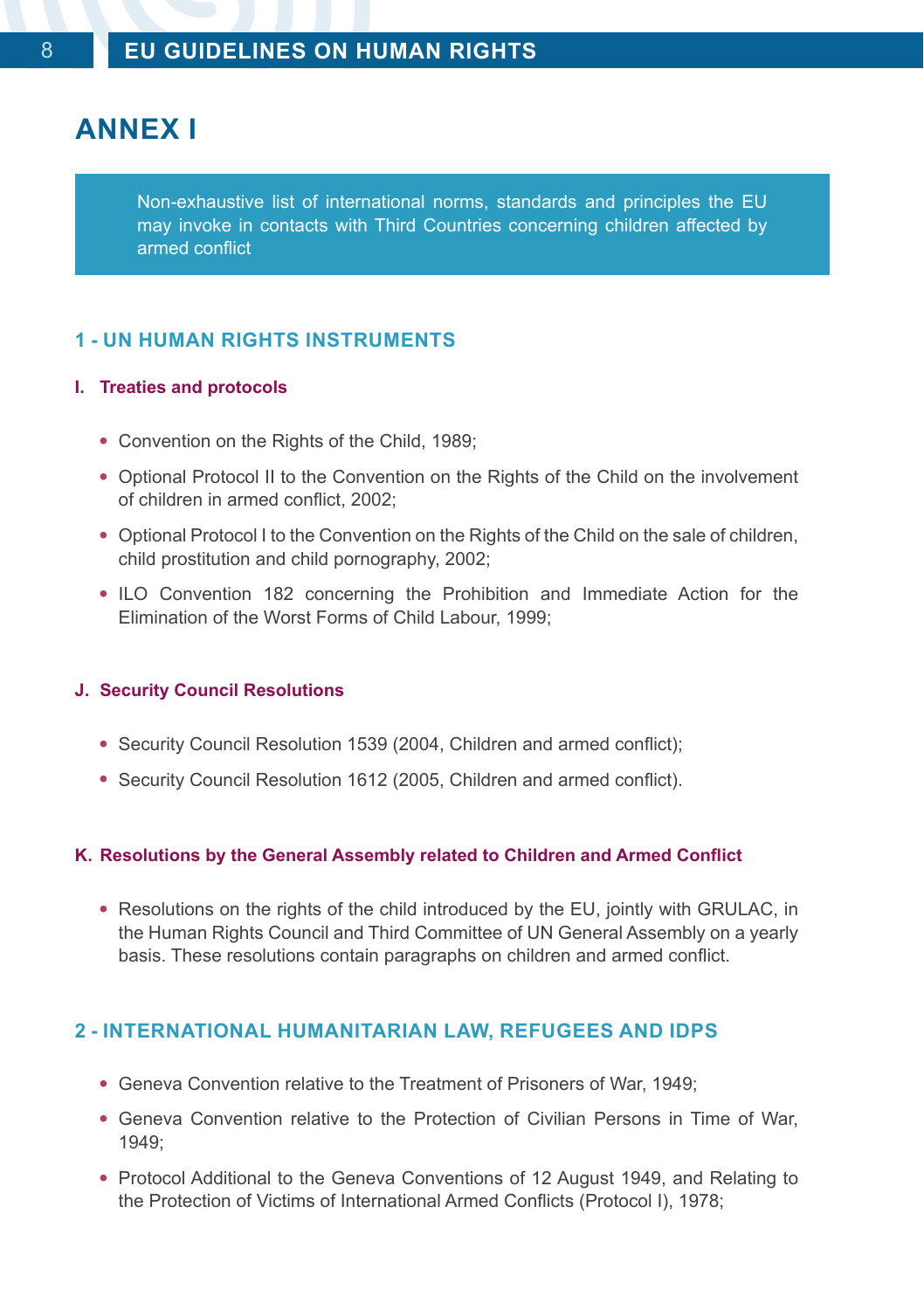- Protocol Additional to the Geneva Conventions of 12 August 1949, and Relating to the Protection of Victims of Non-International Armed Conflicts (Protocol II), 1977;
- Convention relating to the Status of Refugees, 1951;
- Protocol relating to the Status of Refugees, 1967;
- Guiding Principles on Internal Displacement, 1998.

#### **3 - INTERNATIONAL CRIMINAL LAW**

- Rome Statute of the International Criminal Court, 2002;
- Amended Statute of the International Tribunal for the Prosecution of Persons Responsible for Serious Violations of International Humanitarian Law Committed in the Territory of the Former Yugoslavia since 1991, 1993 (as amended in 1998, 2000, 2002);
- Statute of the International Criminal Tribunal for Rwanda, 1994;
- Statute of the International Tribunal for Sierra Leone.

#### **4 - OTHER RELEVANT INTERNATIONAL PRINCIPLES, GUIDELINES AND NORMATIVE INSTRUMENTS**

- The Paris Commitments to Protect Children from Unlawful Recruitment or use by Armed Forces or Armed Groups adopted on 6 February 2007;
- The Paris Principles: Principles and Guidelines on Children Associated with Armed Forces or Armed Groups adopted on 6 February 2007;
- Report of the Special Representative of the Secretary-General for Children and Armed Conflict, Item 68 (a) on the provisional agenda of the 2007 UN General Assembly (A/62/228);
- Enhancing the EU Response to Children Affected by Armed Conflict With particular reference to development policy, Study for the Slovenian EU Presidency prepared by Andrew Sherriff in December 2007;
- "Will you listen?" Young voices from conflict zones prepared in 2007 by the UNICEF Office of the Special Representative of the Secretary General for Children and Armed Conflict, UNICEF, Global Youth Action Network, UNFPA, et al.

#### **5 - REGIONAL INSTRUMENTS**

• African Charter on the Rights and Welfare of the Child, 1990.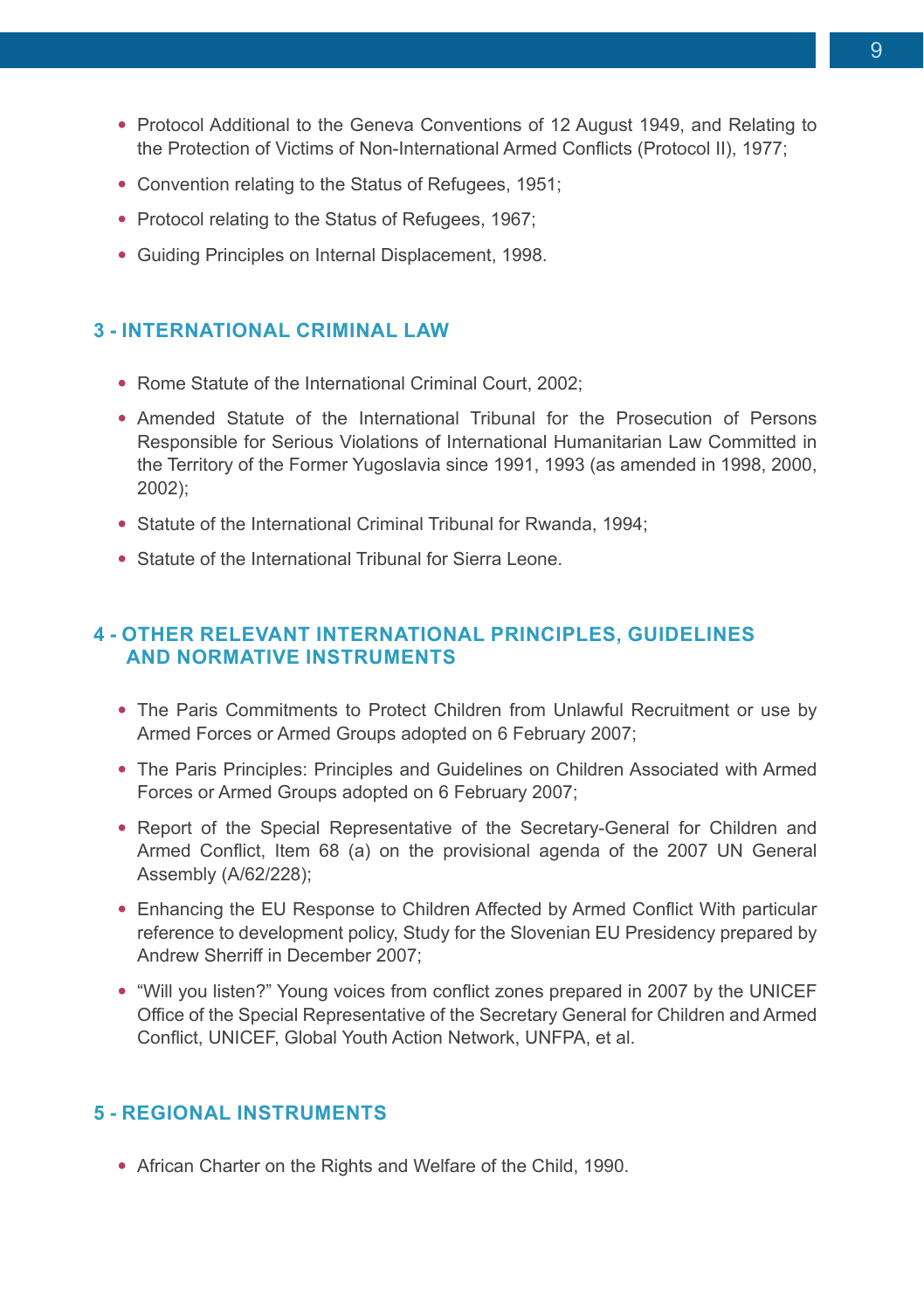## **ANNEX II**

### **EU ACTIONS IN THE FIELD OF CHILDREN AND ARMED CONFLICT (INDICATIVE)**

#### **A. CFSP Instruments**

- Council Conclusions of 10 December 2002 (doc. 15138/02, page 9).
- <sup>a</sup> Council conclusions on the biennial review of the EU Guidelines on Children & Armed Conflict of 12 December 2005 (doc. 14960/05, page 15).
- Council Conclusions on Children in External Action, May 2008.
- EU quidelines on torture and other cruel, inhuman or degrading treatment or punishment (doc. 7369/01) and working paper to implement the guidelines (doc. 15437/02).
- European Union Guidelines on the Death Penalty (doc. 9199/98).
- European Union Guidelines on Human Rights Dialogues (doc. 14469/01).
- EU Guidelines for the promotion and protection of the rights of the child adopted on 10 December 2007.
- Implementation Strategy for Guidelines on Children and Armed Conflict adopted on 25 April 2006 (doc. 8285/1/06 REV 1).
- Common Positions on human rights and good governance in Africa (doc. 98/350/ CFSP).
- Common Positions on Rwanda, Somalia, Sierra Leone, Zimbabwe, DRC, Nigeria, Liberia, Angola, Cuba (including the imposition of targeted sanctions in some of these cases).
- Council Common Position 2003/444/CFSP of 16 June 2003 in the International Criminal Court, OJ L 150, 18.06.2003, p. 67.
- Joint Actions (DRC, South Ossetia, Bosnia Herzegovina, various special representatives), and Common Strategies (Russia, Ukraine, Mediterranean region).
- EU Programme for Preventing and Combating Illicit Trafficking in Conventional Arms of 26 June 1997.
- EU Code of Conduct on Arms Export adopted on 8 June 1998. Ongoing work to introduce EU-wide controls on the exports of paramilitary equipment.
- Common Position on conflict diamonds and Council Regulation implementing the Kimberley Process certification scheme for the international trade in rough diamonds (doc. 15328/02).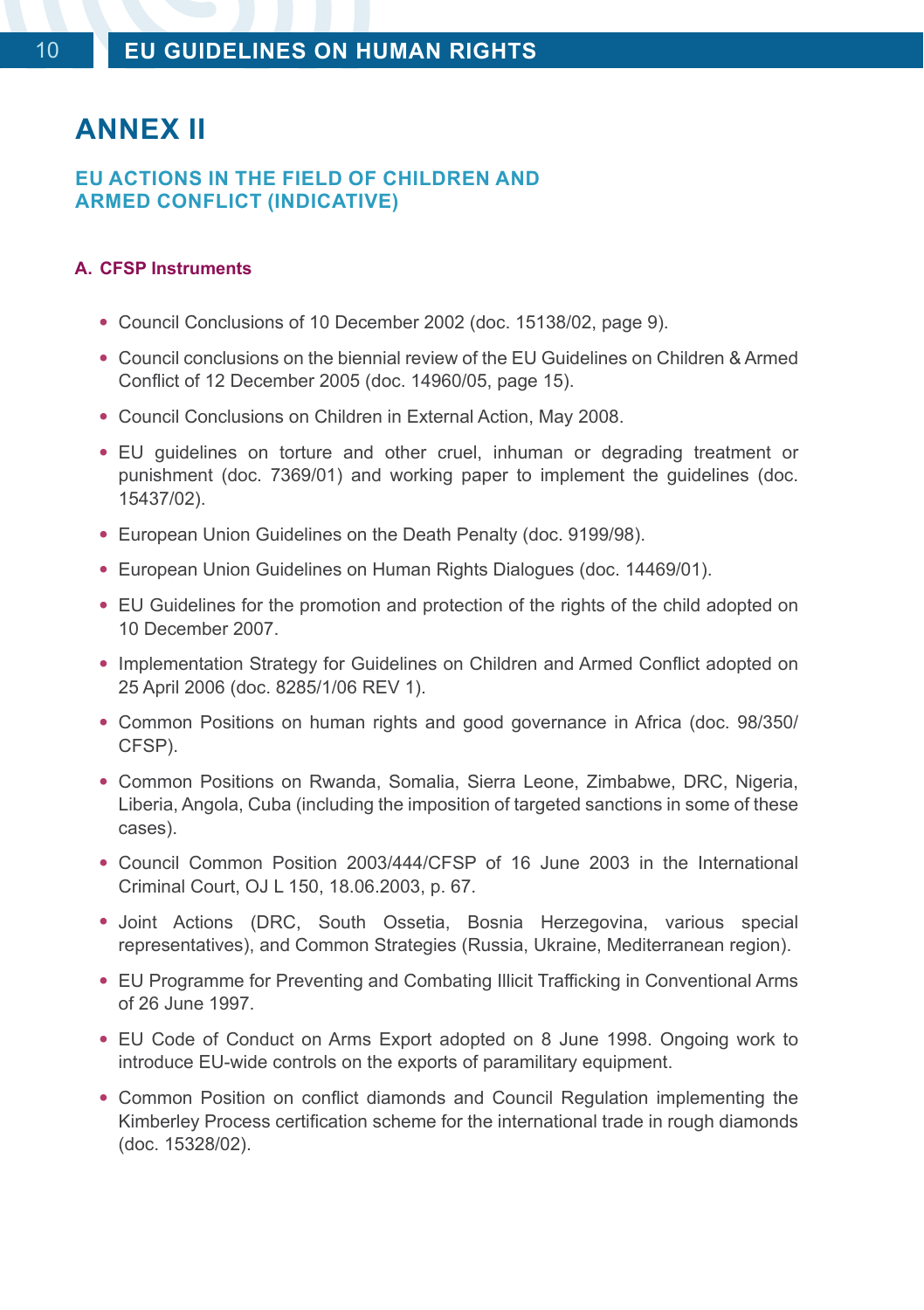#### **B. Crisis management (ESDP)**

- Council Conclusions on Checklist for integration of the protection of children affected by armed conflict into ESDP.
- Council Conclusions on ESDP of 14 May 2007.
- Council conclusions concerning the declaration by the EU and the UN on cooperation between the two in crisis management (doc. 12875/03).
- Council Conclusions of 21 July 2003 on co-operation between the EU and the UN on crisis management: protection of civilians in EU-led crisis management operations (doc. 11439/03).
- Draft quidelines on protection of civilians in EU-led crisis management operations (doc. 14805/03).
- Comprehensive EU concept for missions in the field of rule of law in crisis management. including annexes (doc. 9792/03).
- Implementation of the EU programme for the Prevention of Violent Conflicts (doc. 10680/03). This programme sets out the various EU initiatives undertaken in the context of conflict prevention, including training of officials.
- Harmonisation of training for EU civilian aspects of crisis management and recruiting (doc. 11675/1/03) and Common Criteria for training for EU aspects of civilian aspects of management (doc. 15310/03).
- The EC has contributed to increase the UN capabilities in areas such as rapid deployment, training and DDRR. The Commission and the Council Secretariat's Policy Unit have also developed "conflict indicators" (watch lists of countries in difficult situations). One programme example is the co-operation with the African Union in order to improve its capacity building on the peaceful solution of conflicts and desk to desk co-operation with partner countries covering specific sectors such as illegal exports of timber and water resources.
- General review of the Implementation of the Checklist for the Integration of the Protection of Children affected by Armed Conflict into ESDP Operations (doc. 9693/08).
- EU Concept for support to Disarmament, Demobilisation and Reintegration adopted on 14 December 2006.
- Mainstreaming Human Rights and Gender into European Security and Defence Policy – Compilation of relevant documents of 29 June 2007 (doc. 11359/07).
- Civcom advice on the Checklist for the Integration of the protection of children affected by armed conflict into ESDP operations given on 29 May 2006 (doc. 9877/06).
- Joint statement on UN-EU cooperation in Crisis Management signed in Berlin on 7 June 2007.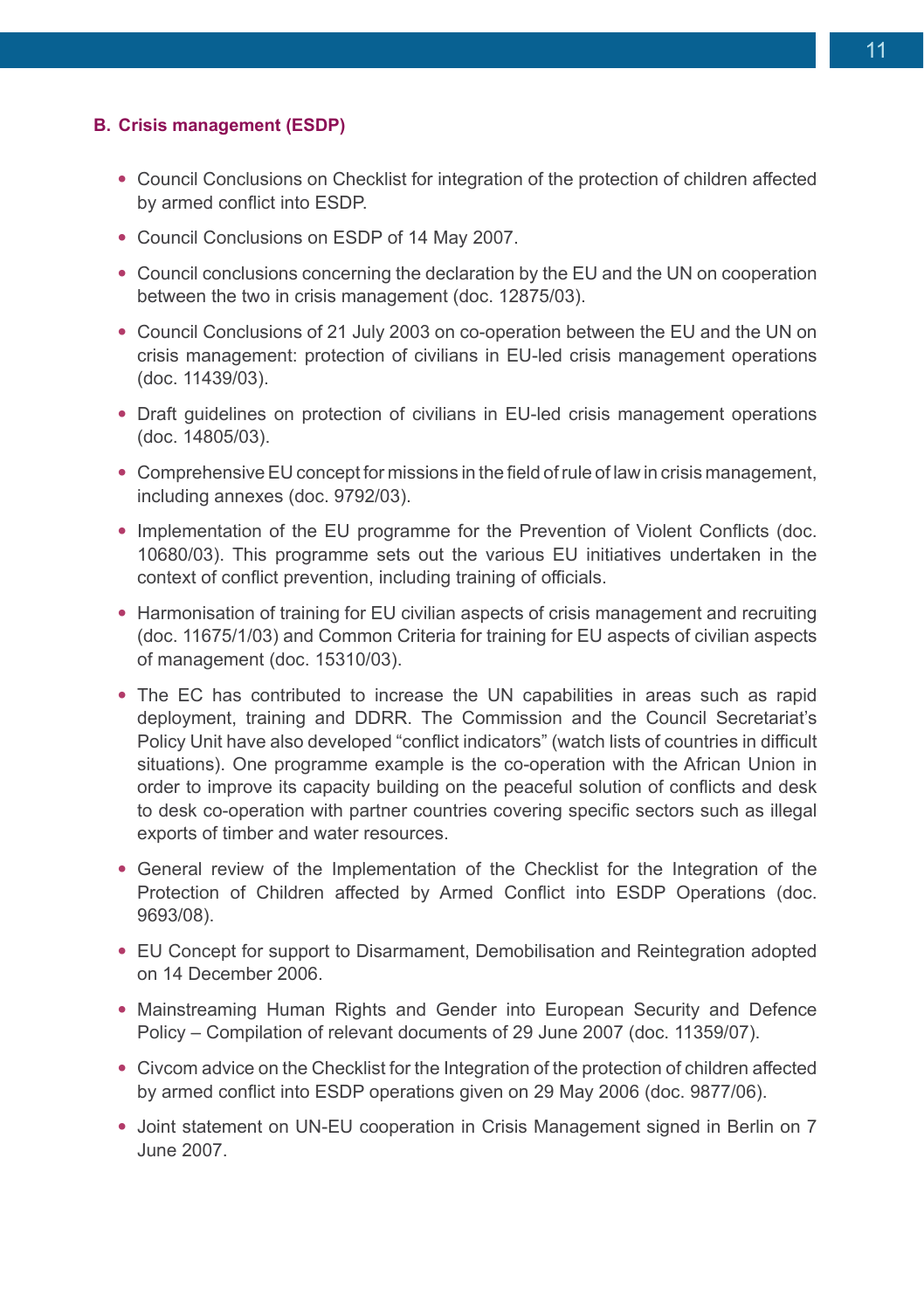#### **C. Community instruments (development co-operation, trade, humanitarian assistance)**

- Council Resolution on Corporate Social Responsibility (doc. 5049/03).
- Various Trade and Co-operation Agreements, in particular the ACP-EU "Cotonou" Partnership Agreement, contain specific paragraphs on children, conflict prevention, human rights.
- Assistance and protection of vulnerable children is seen in the wider context of poverty eradication, therefore, in the framework of EC development cooperation. Children are an important focal group of external aid, in particular in sectoral policies such as education and health. Numerous child-related activities are funded by the EC through ECHO, EDF, EIDHR.
- Assistance and protection of children involved in armed conflicts is channelled through a number of Commission programmes. The promotion of children's rights was one of the priorities for funding under the European Initiative for Human Rights and Democracy in 2001, was mainstreamed in funding for the period 2002-2004, and is now retained in the new European Instrument for Democracy and Human Rights.
- In accordance with the European Consensus on Humanitarian Aid, which recognises the particular vulnerabilities of children in humanitarian crises, the Commission is committed to pay special attention to them and to address their specific needs. Examples of humanitarian operations with a child component supported by the Commission include: demobilisation, rehabilitation and reintegration projects (Uganda), health and nutrition projects (Sudan, Colombia, Palestine), psychosocial support (Sierra Leone, Sudan, West Bank, Gaza Strip and Lebanon), funding of schools in emergency camps for displaced persons (DRC, Sudan, Sierra Leone, among others), family tracing and reunification (Colombia).
- ECHO also funded research and advocacy activities of Save the Children, Belgian Red Cross and others and supports UNICEF in strengthening its capacities to effectively deliver on its commitments for children in emergencies in the area of child protection.
- Commission Communication Towards an EU Strategy on the Rights of the Child of 7 July 2006 (COM(2006) 367 final).
- Summary of CAAC-Related EU Projects prepared by the European Commission (non paper).
- Commission Communication "A Special Place for Children in European Union External Action" and attached "Action Plan on Children's Rights in EU External Action" and "Staff Working Paper on Children in Situations of Crisis and Emergency", adopted on 6 February 2008.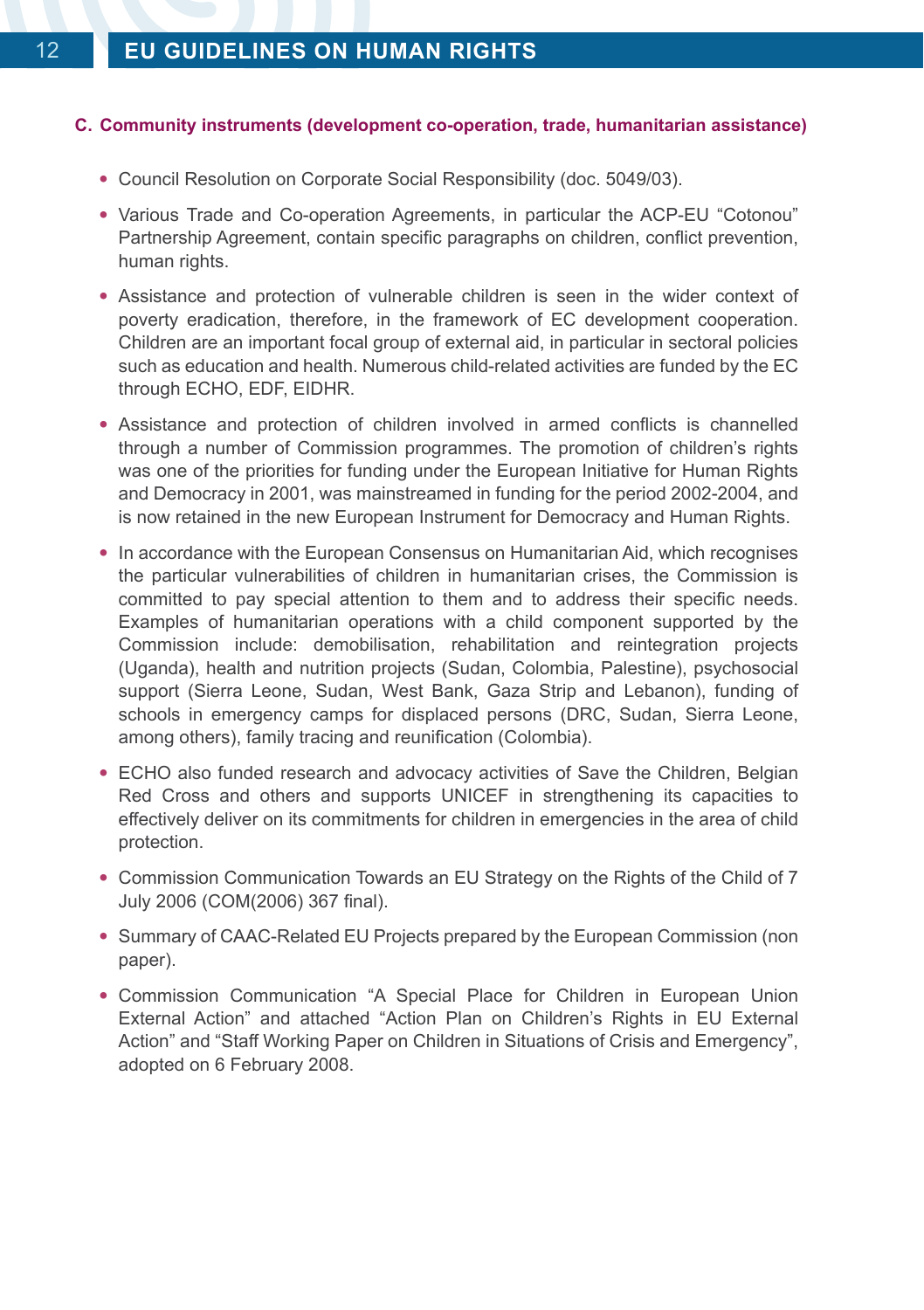#### **D. European Parliament**

- Resolution on children and armed conflict adopted by the EU-ACP Joint Parliamentary Assembly , June 2003.
- Annual Human Rights reports for the years 2004, 2005, 2006, 2007.
- European Parliament resolution on the situation of women in armed conflicts and their role in the reconstruction and democratic process in post-conflict countries (doc. 2005/2215(INI)).
- European Parliament resolution on the exploitation of children in developing countries, with a special focus on child labour (doc. 2005/2004(INI)).
- Report on the European Parliament hearing on an EU Strategy for Children's Rights held on 17 April 2007 in Brussels.
- Resolution on human rights dialogues and consultations on human rights with third countries adopted on 6 September 2007.